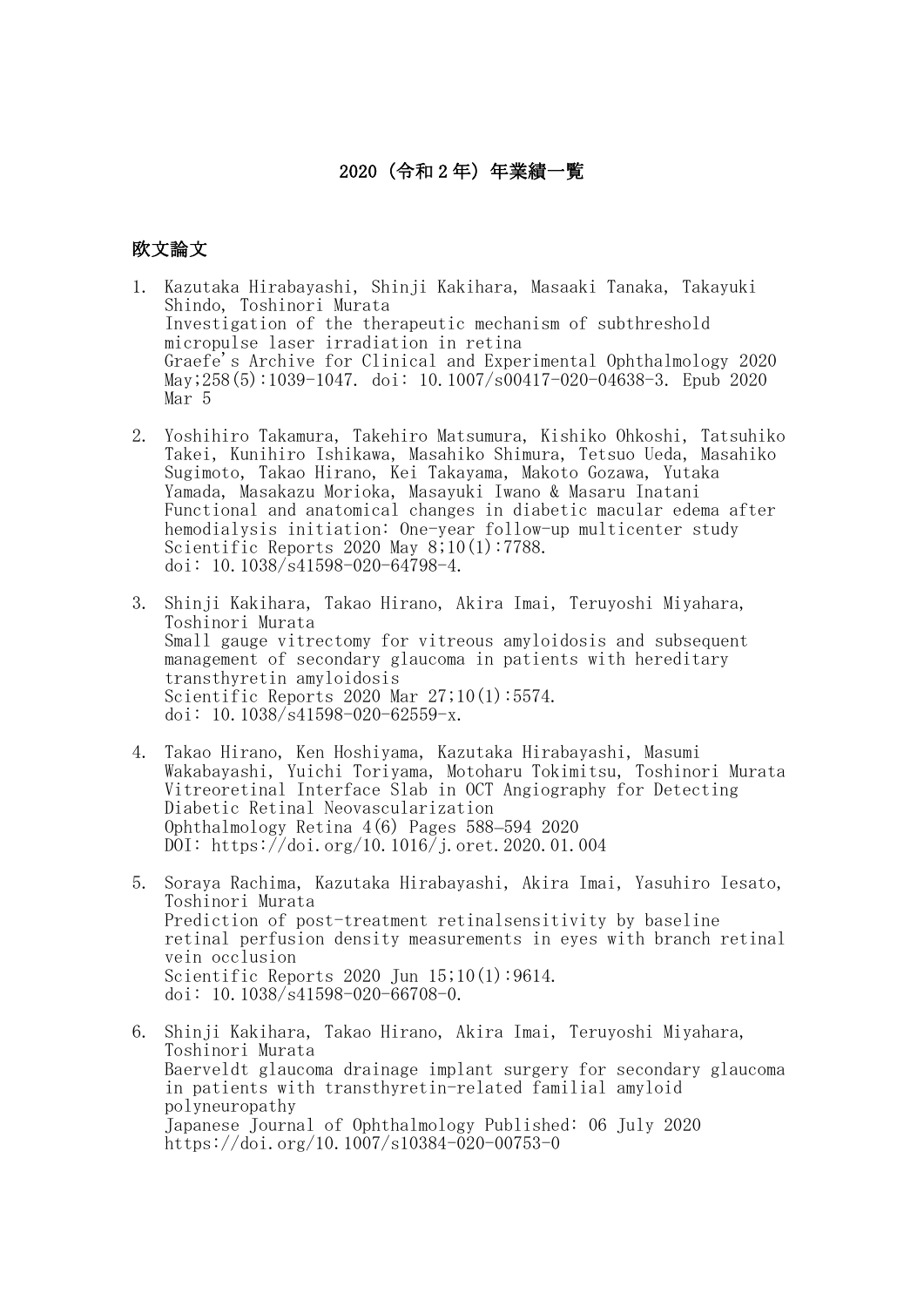7. Shimura M, Kitano S, Muramatsu D, Fukushima H, Takamura Y, Matsumoto M, Kokado M, Kogo J, Sasaki M, Morizane Y, Kotake O, Koto T, Sonoda S, Hirano T, Ishikawa H, Mitamura Y, Okamoto F, Kinoshita T, Kimura K, Sugimoto M, Yamashiro K, Suzuki Y, Hikichi T, Washio N, Sato T, Ohkoshi K, Tsujinaka H, Kusuhara S, Kondo M, Takagi H, Murata T, Sakamoto T; Japan Clinical Retina Study (J-CREST) group. Real-world management of treatment-naïve diabetic macular oedema in Japan: two-year visual outcomes with and without anti-VEGF therapy in the STREAT-DME study. British Journal of Ophthalmol 2020 104:1209-1215 doi: 10.1136/bjophthalmol-2019-315199.

- 8. Masakazu Morioka, Yoshihiro Takamura, Kazuki Nagai, Shigeo Yoshida, Junya Mori, Masaru Takeuchi, Tomoko Sawada, Kumiko Sone, Hisashi Fukuyama, Sentaro Kusuhara , Tsutomu Yasukawa, Tomoya Murakami, Hitoshi Tabuchi, Daisuke Nagasato, Takao Hirano, Tetsuo Ueda, Tatsuya Jujo, Hirofumi Sasajima, Yoshinori Mitamura, Kunihiro Ishikawa, Masaru Inatani Incidence of endophthalmitis after intravitreal injection of an anti-VEGF agent with or without topical antibiotics Scientific Reports 2020 Dec 17;10(1):22122. doi:  $10.1038 \sqrt{s}41598 - 020 - 79377 - w$ .
- 9. Karntida Chanwimol, Takao Hirano, Alex Bedolla, Tudor Tepelus, Wongsiri Taweebanjongsin, Kenneth M Marion, Srinivas Sadda Evaluation of retinal vessel quantity within individual retinal structural layers using optical coherence tomography angiography Graefe's Archive for Clinical and Experimental Ophthalmology 2020  $0ct$ ;258(10):2111-2116. doi: 10.1007/s00417-020-04776-8. Epub 2020 Jun 18.
- 10. Shigeo Yoshida, Tomoaki Murakami, Miho Nozaki, Kiyoshi Suzuma, Takayuki Baba, Takao Hirano, Osamu Sawada , Masahiko Sugimoto , Yoshihiro Takamura , Eiko Tsuiki Review of clinical studies and recommendation for a therapeutic flow chart for diabetic macular edema Graefe's Archive for Clinical and Experimental Ophthalmology 2020. 2020 Sep 30. doi: 10.1007/s00417-020-04936-w. Online ahead of print.
- 11. Tomoko Sawada, Tsutomu Yasukawa, Hiroko Imaizumi, Hisashi Matsubara, Kazuhiro Kimura, Hiroto Terasaki, Hiroto Ishikawa, Tomoya Murakami, Masaru Takeuchi, Yoshinori Mitamura, Mariko Yamashita, Yoshihiro Takamura, Toshinori Murata, Jiro Kogo, Masahito Ohji J-CREST (Japan Clinical Retinal Study Team) Study Group, Japan Ten-year changes in visual acuity at baseline and at 2 years after treatment in a Japanese population with age-related macular degeneration Graefe's Archive for Clinical and Experimental Ophthalmology 2020 https://doi.org/10.1007/s00417-020-05005-y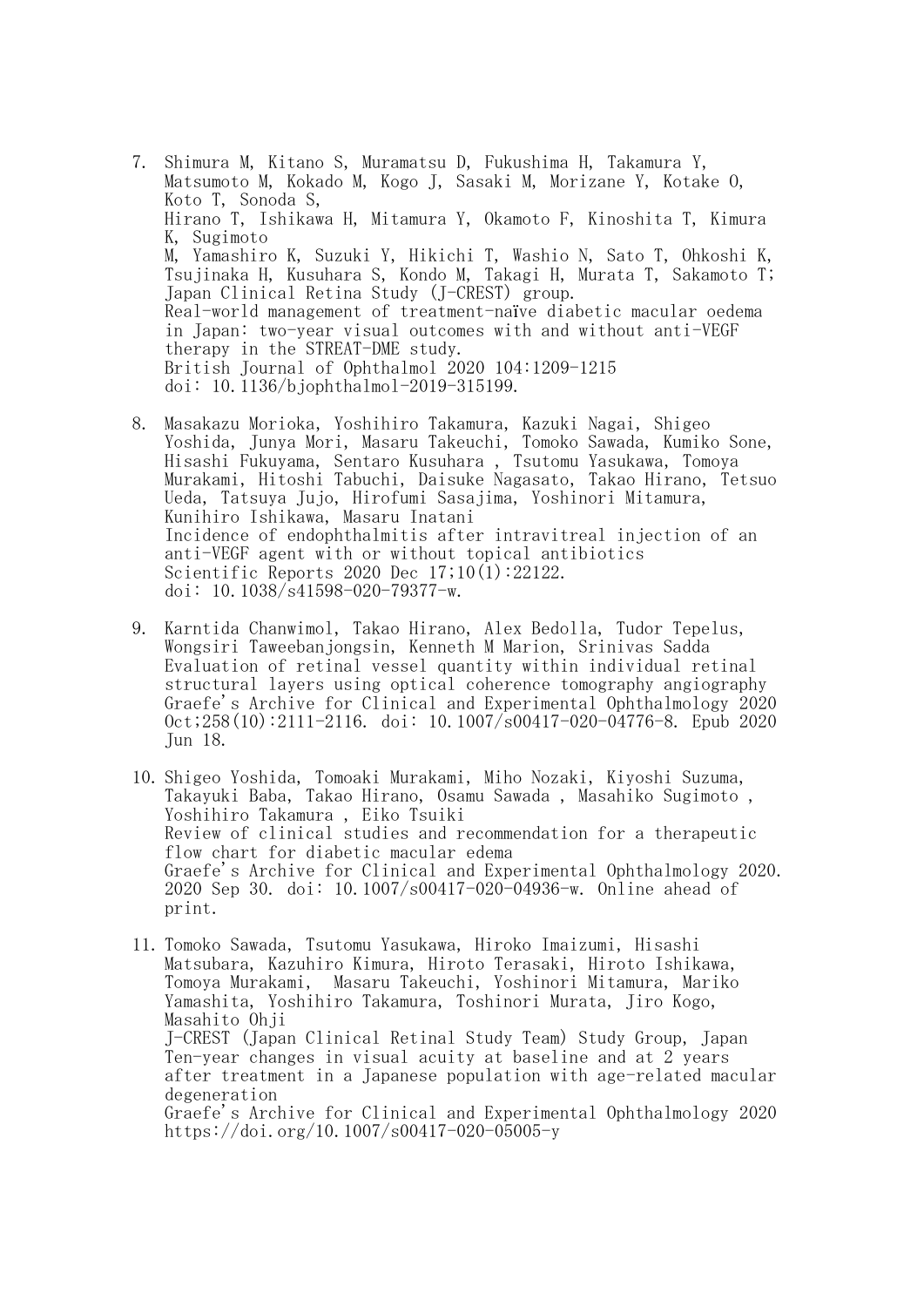## 分担執筆

- 1. 村田 敏規 I.構造とその病態 J.網膜 ③Eales 病 ④突発性網膜静脈周囲 ⑤Coats 病 ⑥網膜彩動脈瘤 眼科学第 3 版 368-371 文光堂 2020
- 2. 平野 隆雄 Ⅴ.レーザーならびに外科的治療 眼科学第 3 版 1309-1322 文光堂 2020

## 和文論文

- 1. 村田 敏規、山下 英俊 眼科レーザーをマスターして AI 時代を生き抜こう あたらしい眼科 37(2) 115-116 2020
- 2. 平野 隆雄 網膜ナビゲーションレーザー NAVILAS あたらしい眼科 37(2) 149-155 2020
- 3. 柿原 伸次、今井 章、榑沼 大平、朱 さゆり、村田 敏規 Kahook Dual Blade による線維柱帯切開術の術後成績 臨床眼科 74(3) 296-300 2020
- 4. 吉田 紀子、柳平 朋子、田中 正明、榑沼 大平、平野 隆雄、村田 敏規 滲出型加齢黄斑変性症に対するアフリベルセプト硝子体内投与の長期成績 臨床眼科 74(3) 329-334 2020
- 5. 平野 隆雄 共焦点走査型ダイオードレーザー検眼鏡 Mirante 眼科 62(4) 377-382 2020
- 6. 平野 隆雄、村田敏規 糖尿病の合併症(腎・眼・心血管疾患)の病態生理 眼合併症 カレントテラピー 38(4) 5-19 2020
- 7. 富士原 仁美、黒川 徹、髙野 喜隆、東海 由梨、佐原 栄子、佐々木 絢加、下田 遊未、生田 万佑子、小松 拓人、村田 敏規 眼科スタッフによる暗所支援眼鏡の使用経験 眼科臨床紀要 13(5) 324-329 2020
- 8. 村田 敏規 Ⅳ. 糖尿病合併症に関する最新の話題 2.糖尿病網膜症 日本臨床 78(7)1181-1187 2020
- 9. 村田 敏規 糖尿病網膜症と網膜静脈分岐閉塞症で OCT-Angiography を活用する 日本の眼科 91(7)972-976 2020
- 10. 平林 博、平林 一貴、若林 真澄、村田 敏規 網膜細静脈瘤様所見を呈した網膜血管腫の 1 例 臨床眼科 74(8)997-1001 2020